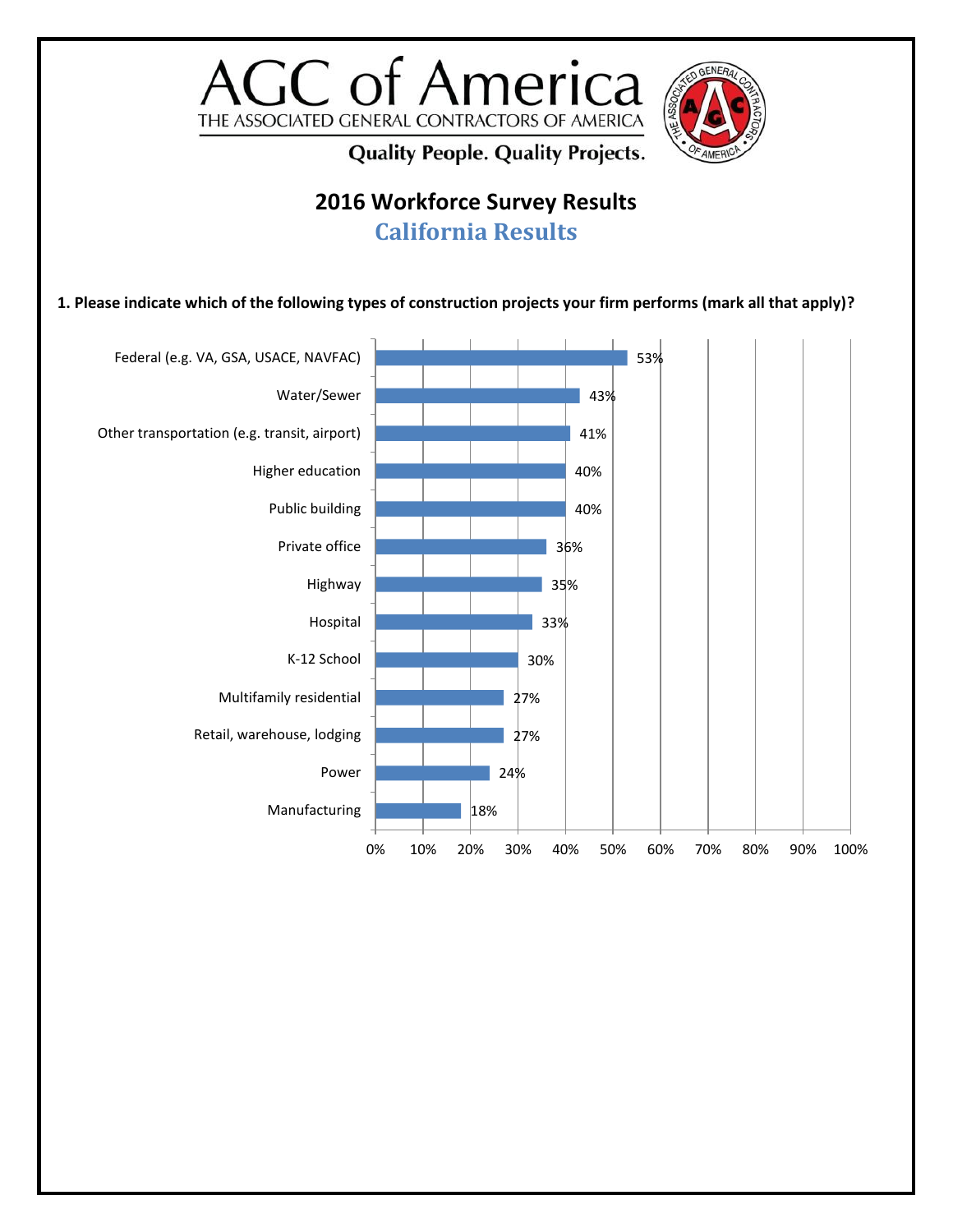

## **2. What types of employees does your firm employ (mark all that apply)?**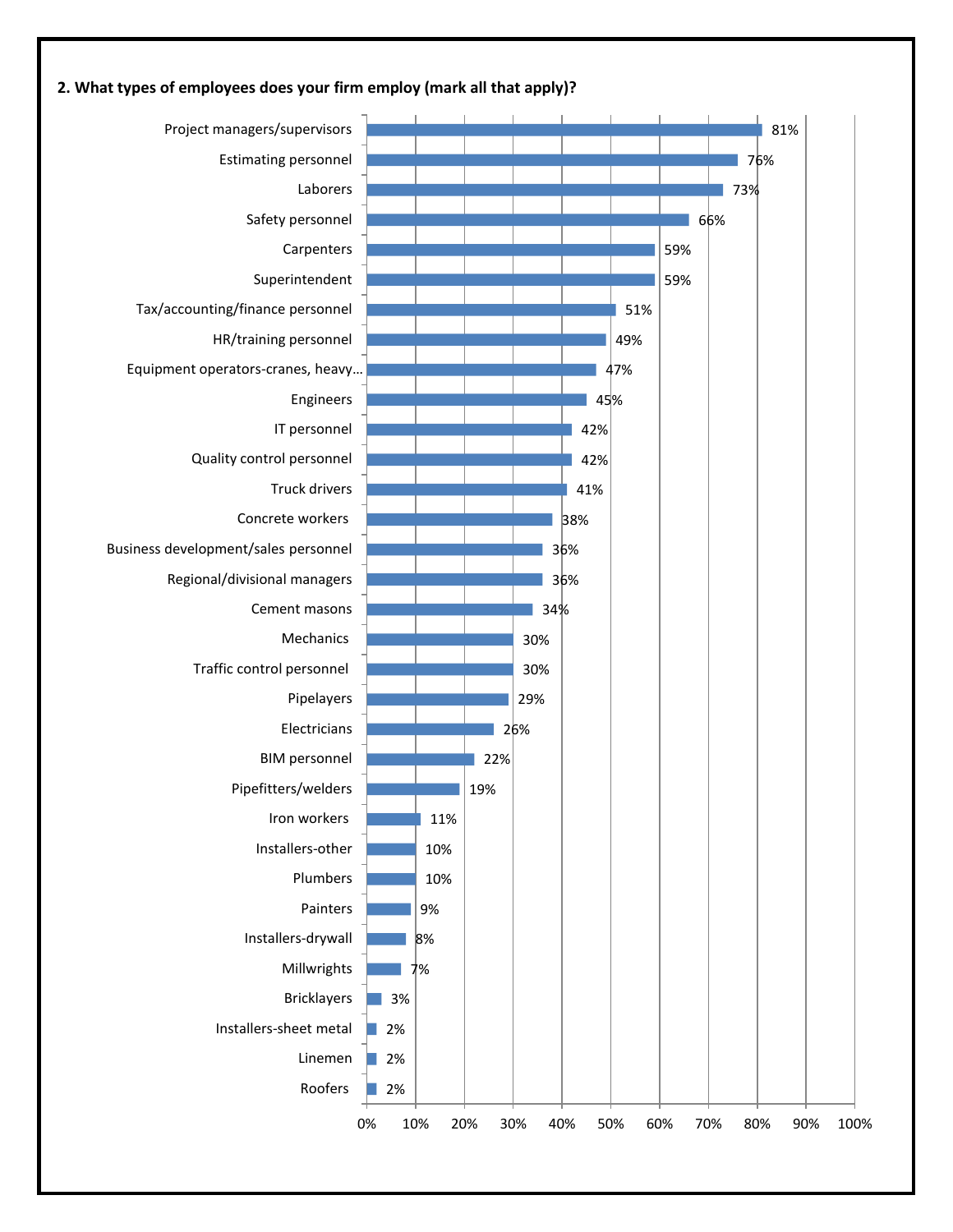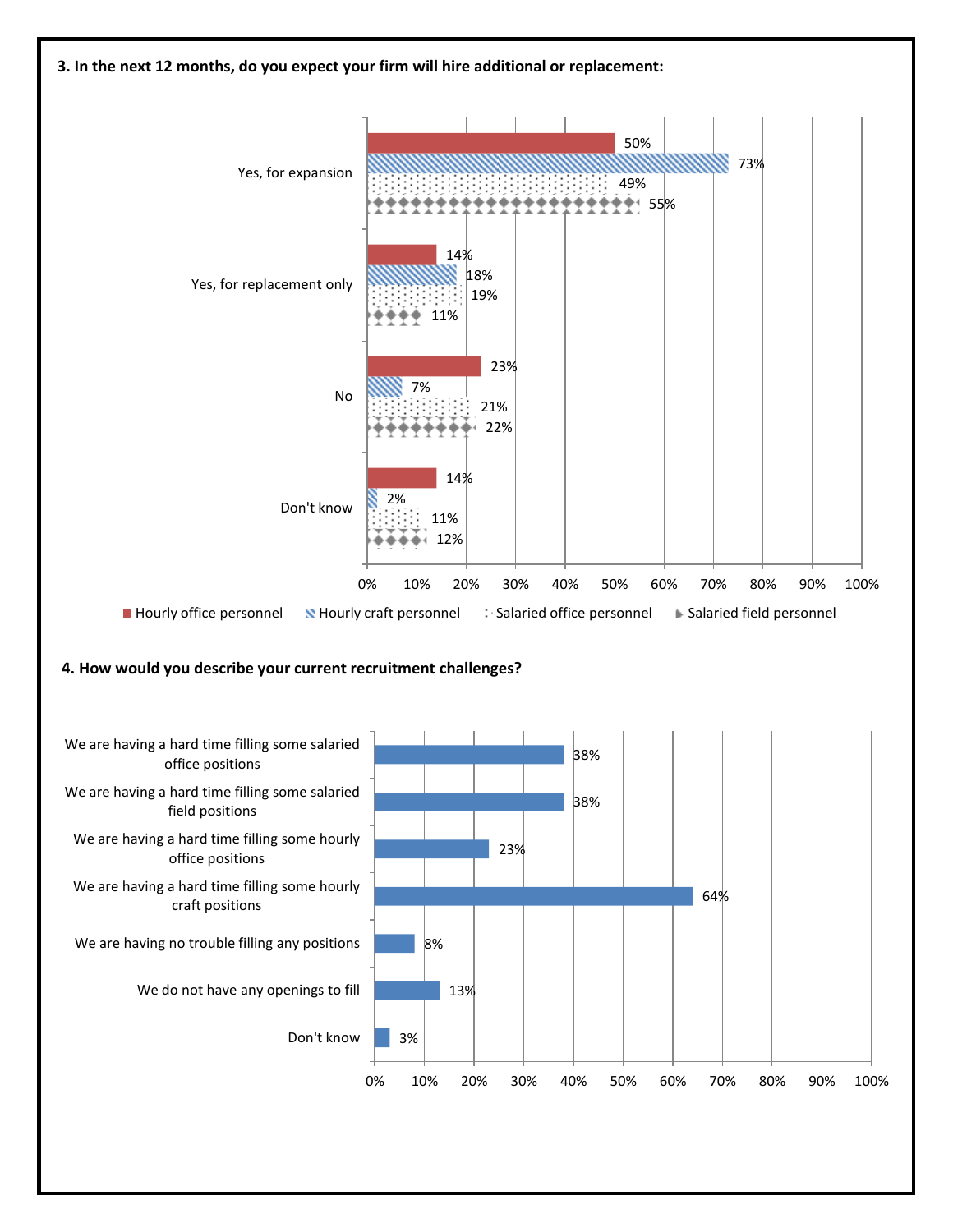**5. If your firm is having trouble filling salaried positions, please indicate the position types you are having trouble filling:**



**.** 

**6. If your firm is having trouble filling craft professional positions, please indicate the position types you are having trouble filling:**



## **7. Do you expect any changes in the availability of hourly craft or salaried personnel over the coming 12 months?**

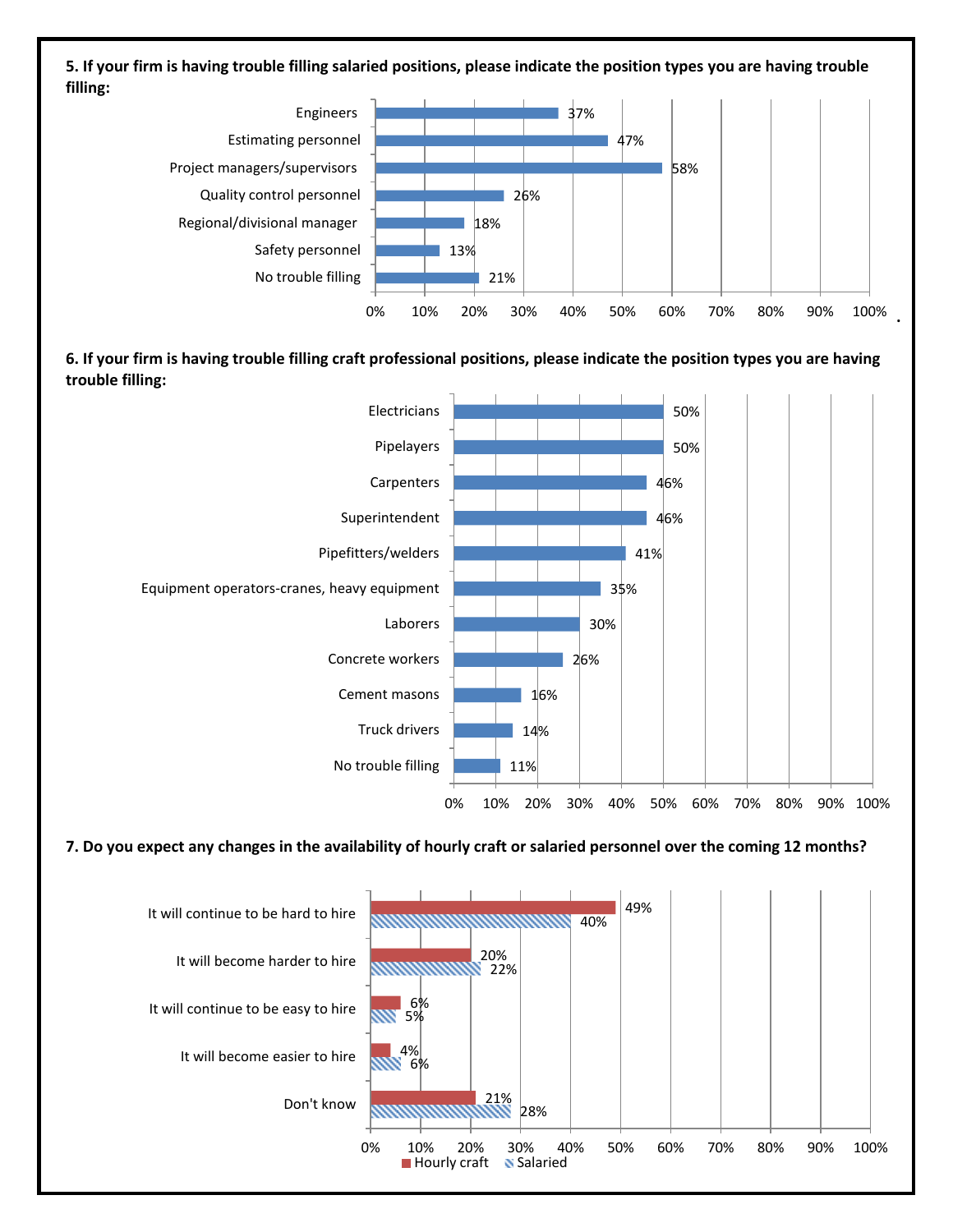

10%

13%

10%

mm

17%

17%

20%

21%

26%

Yes, our firm increased our portion of benefit contributions and/or improved employee benefits

No, but we are considering increases in pay and/or benefits in the near future

No, and we are not considering increases in pay and/or benefits

Don't know

We do not employ or recruit

7% 5% 0% 10% 20% 30% 40% 50% 60% 70% 80% 90% 100% Hourly craft N Salaried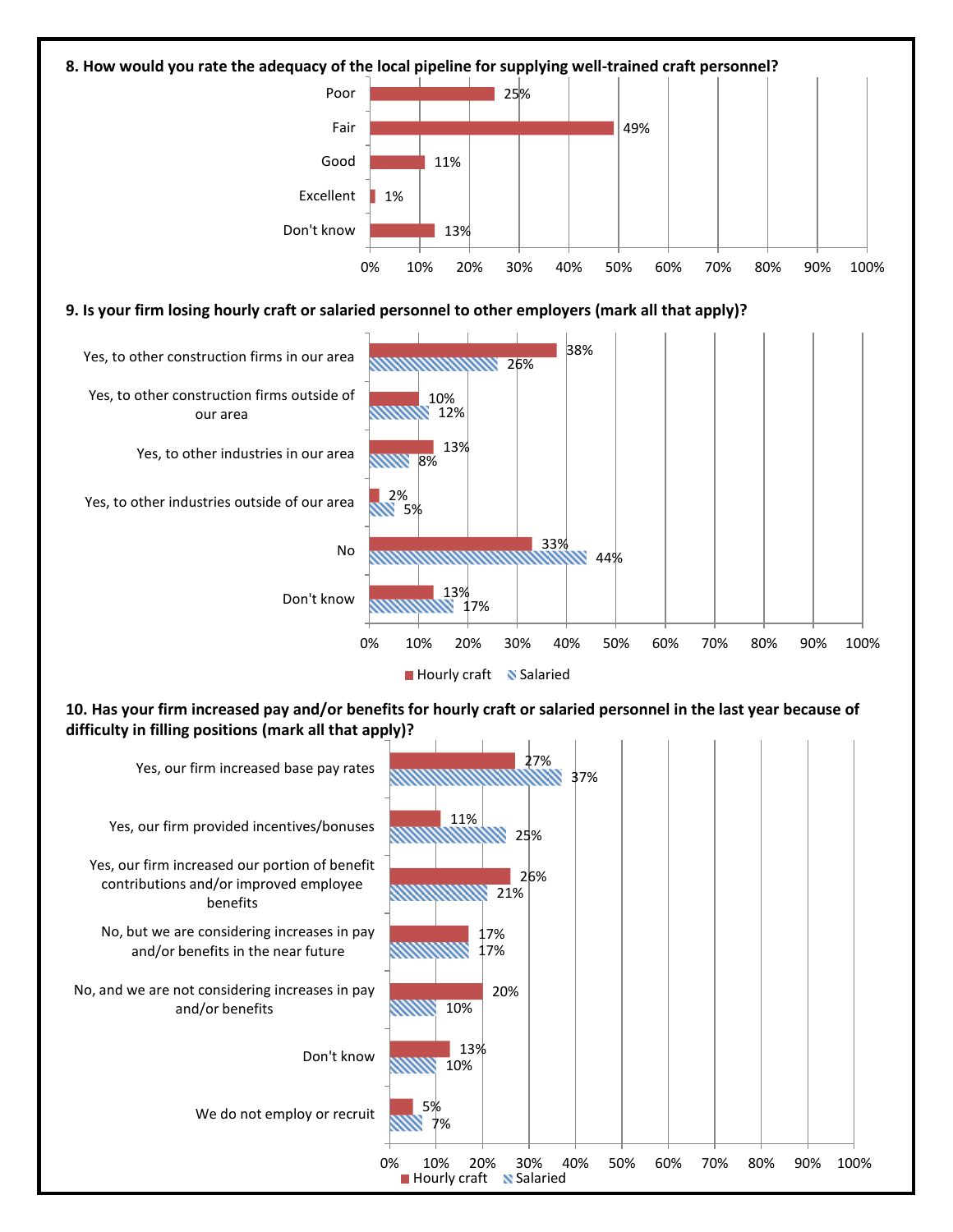## **11. Have you increased your use of any of the following during the past year because of difficulty in filling positions (mark all that apply)?**



## **12. If your firm is experiencing staffing challenges, how would you describe the impact on your company's safety and health program or performance?**